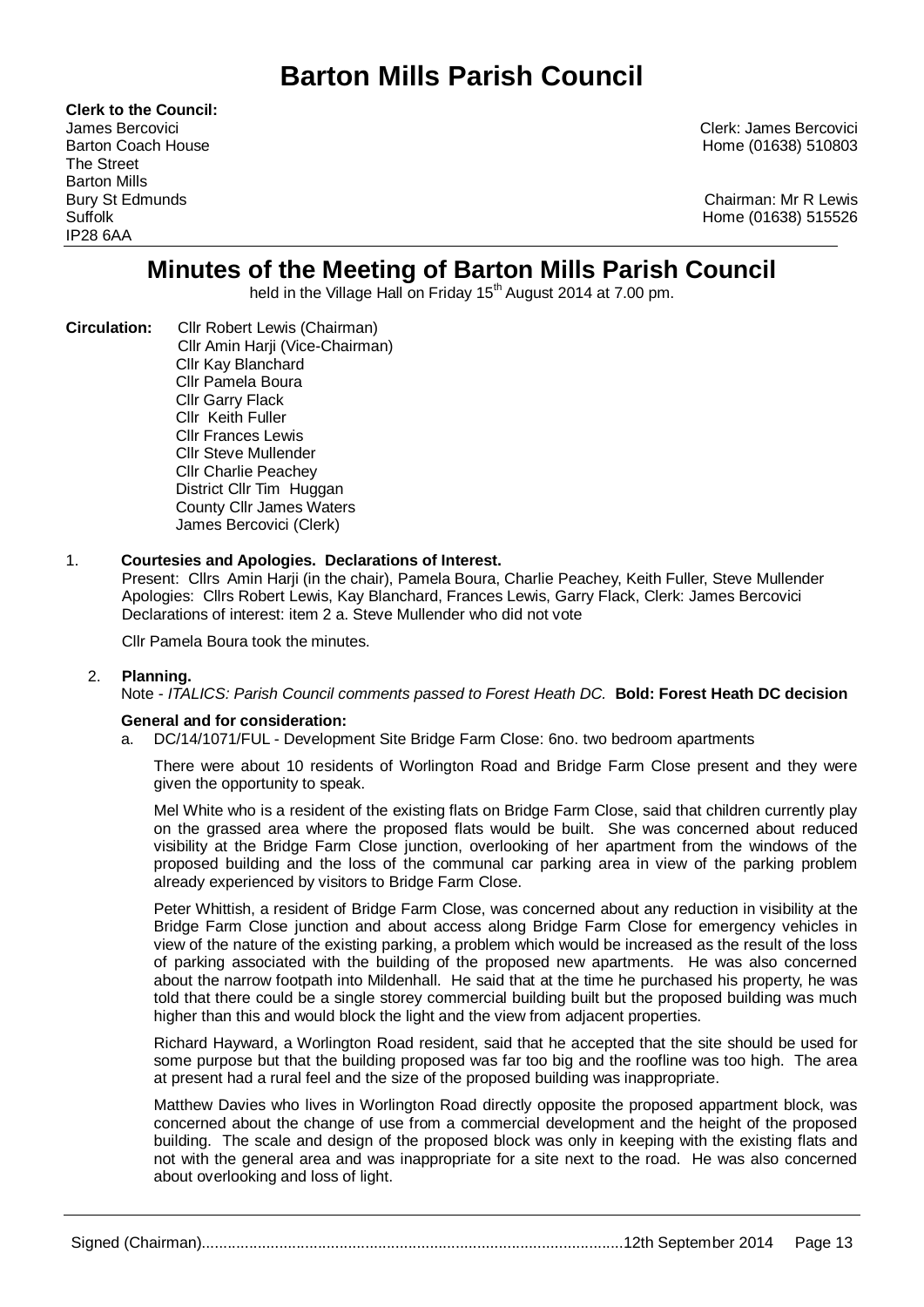Abigail Davies of the same address, said that she had held a meeting with Charlotte Ballard (the FHDC planning case officer) who had been very helpful. She had confirmed that loss of privacy, loss of light, drainage and parking issues were all valid planning grounds for objecting. Mrs Davies thought that the design of the proposed building was oppressive and the scale of the building was out of keeping with the area. The loss of parking was an issue, especially if it resulted in parking on Worlington Road which would be dangerous. She believed that there had been interest in using the site for a commercial purpose but that Bellway Homes were demanding an unrealistic price.

Christopher DeNiet emphasised that the footway to Mildenhall did not meet current standards. He was concerned at the height of the proposed building and about the loss of light.

Robert Beavis said that he agreed with all previous comments He was especially concerned about parking, as Bridge Farm Close was already very densely parked. Any proposal to remove parking spaces was inappropriate. He alleged that the parking situation was not correctly presented in the planning application as this indicated that 6 parking spaces would be created when, in fact, there would be a net loss of around 10 spaces as a result of the proposed development. He was also concerned at the impact the proposal would have on the visual amenity of the Mildenhall Conservation Area. The proposal was not in keeping with the general environment of the area. The existing apartment blocks are set back from the road and are therefore separated from the older low density development on the north side of Worlington Road. A new large building close to the road could also be a precedent for the adjacent proposed development on the south side of Mildenhall Road.

It was suggested by a resident that more housing might lead to more crime. It was noted that both houses and vehicles had been broken in to in Bridge Farm Close. The need for more housing and more afordable housing should not over rule commonsense. Although there were drainage issues connected with the proposed site, the most important issue was the appearance.

The Parish Councillors then discussed the proposal and were unanimous in supporting the views of residents. It was agreed unanimously to object to this planning application because:

- The proposed building Is too high and out of scale with existing development fronting Worlington Road. It would have a visual impact on the Mildenhall Conservation Area.
- There would be a net loss of much needed parking space.
- Overlooking and loss of light would affect neighbouring properties.

Residents were urged to submit their comments to FHDC individually and it was noted that the objections of 2 residents had already been recorded on the website.

#### **Forest Heath decisions. Awaiting Forest Heath decisions and pending appeals**

- b. DC/14/1088/HH Puffin Lodge Station Road: Erection of single storey rear extension.
- c. F/2014/Variation of Condition 2, 9 and 10 of Planning Permission F/2011/0278 Barton Mills Chalk Quarry, Chalk Hill.
- d. AP/14/0014/REF APPEAL AGAINST REFUSAL Ref. DC/14/0146/FUL 36 Mildenhall Road: Erection of a one-and-a-half storey dwelling and alterations to vehicular access. Previously, Cllr Boura thought this overdevelopment of the site. Cllr F Lewis agreed. Cllr R Lewis decided to declare an interest; Cllr F Lewis followed suit. Cllr Boura proposed objecting on the grounds of overdevelopment of the site and because the layout is not in keeping with the rest of Mildenhall Road: three in favour, two against. RE-FUSED. Cllr Boura proposed no changes: all in favour (Cllrs Mullender and F Lewis abstained).
- e. DC/13/0927/OUT Land South Of Worlington Road: Outline application residential development of up to 78 dwellings with creation of new vehicular access (Major Development and Departure from the Development Plan). *Note: plans had not been received in time for the January meeting. Cllrs F Lewis and R Lewis declared interests. Cllr Boura suggested that if the plans were the same as those discussed in December, the comments submitted by her and Cllr Harji could be submitted to FHDC but, if they are different in any way, an extension could be asked for. Cllr R Lewis thought the plans should be considered properly at the next meeting. He thought the public should be notified of this in the Barton Miller and that the plans should be available for the public to view from 6.45pm before the start of the meeting.* The Parish Council has received strong objections from some local residents: Leonard Laker of Worlington Road and David Little of the Old Station.

Note: this item was brought forward to the beginning of the meeting (after item 0). Cllr Boura thought there are two independent issues: the development of the field, creating a suburb of Mildenhall, linking Barton Mills with Worlington. Second, the plans themselves. Cllr Peachey said he opposes the proposal as it is outside the development line (Cllr F Lewis said the Parish Council had agreed this policy several years before).Cllr Peachey said, also, that this is good agricultural land which is needed. Cllr Harji thought that if other proposals had been rejected because they are outside the development line then this should be rejected as well; on the other hand, he could see the need for more houses. One local